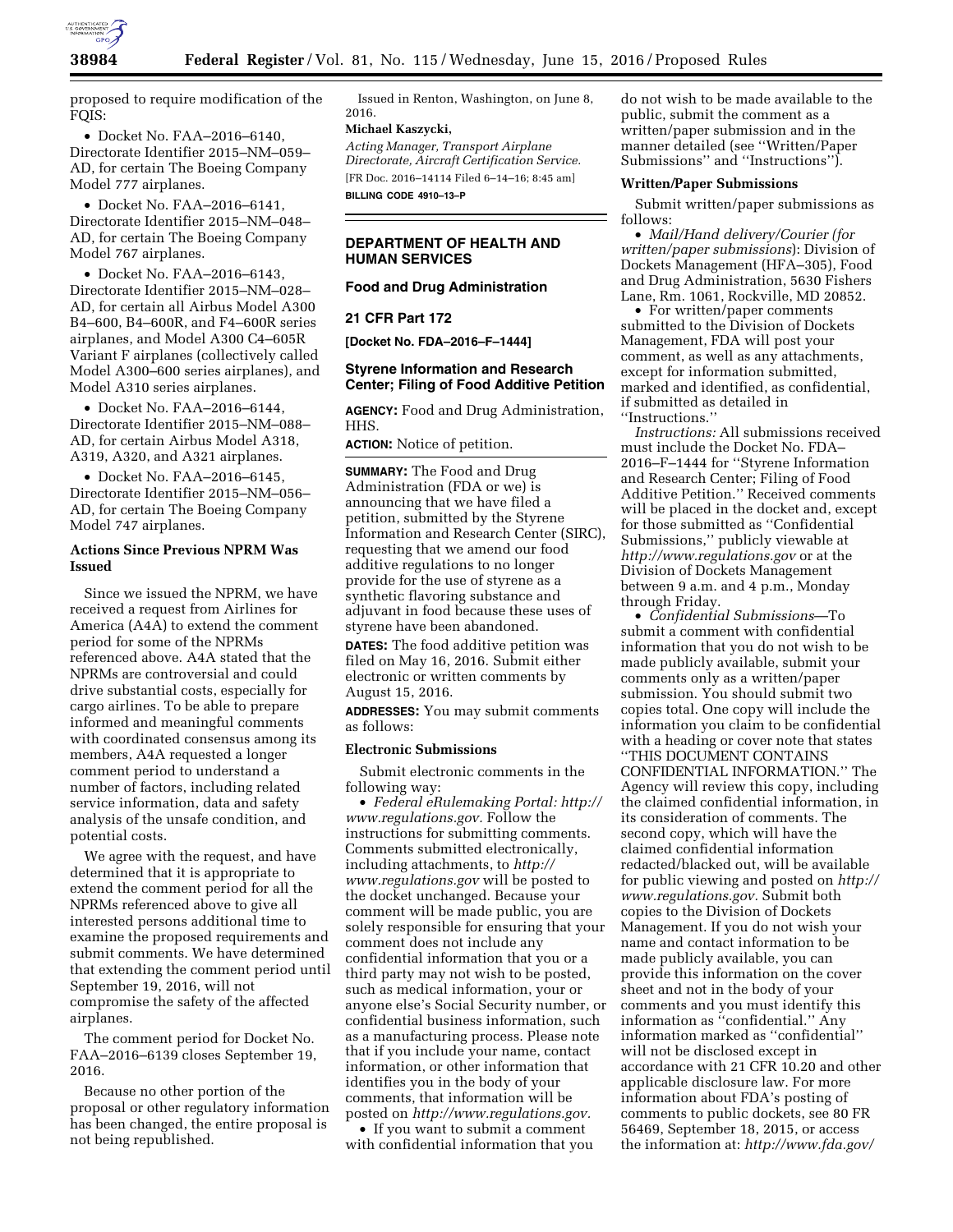## *[regulatoryinformation/dockets/](http://www.fda.gov/regulatoryinformation/dockets/default.htm) [default.htm.](http://www.fda.gov/regulatoryinformation/dockets/default.htm)*

*Docket:* For access to the docket to read background documents or the electronic and written/paper comments received, go to *[http://](http://www.regulations.gov) [www.regulations.gov](http://www.regulations.gov)* and insert the docket number, found in brackets in the heading of this document, into the ''Search'' box and follow the prompts and/or go to the Division of Dockets Management, 5630 Fishers Lane, Rm. 1061, Rockville, MD 20852.

**FOR FURTHER INFORMATION CONTACT:**  Judith Kidwell, Center for Food Safety and Applied Nutrition (HFS–265), Food and Drug Administration, 5100 Paint Branch Pkwy., College Park, MD 20740– 3835, 240–402–1071.

## **SUPPLEMENTARY INFORMATION:**

#### **I. Background**

Under section 409(b)(5) of the Federal Food, Drug, and Cosmetic Act (the FD&C Act) (21 U.S.C. 348(b)(5)), we are giving notice that we have filed a food additive petition (FAP 6A4817), submitted by SIRC, c/o Keller and Heckman LLP, 1001 G Street NW., Suite 500 West, Washington, DC 20001. The petition proposes to amend § 172.515 (21 CFR 172.515) to no longer provide for the use of styrene (CAS Reg. No. 100–42–5) as a synthetic flavoring substance and adjuvant in food because these uses of styrene have been permanently abandoned.

#### **II. Abandonment**

Under section 409(i) of the FD&C Act, we ''shall by regulation prescribe the procedure by which regulations under the foregoing provisions of this section may be amended or repealed, and such procedure shall conform to the procedure provided in this section for the promulgation of such regulations.'' Our regulations specific to administrative actions for food additives provide that the Commissioner of Food and Drugs, on his own initiative or on the petition of any interested person, under 21 CFR part 10, may propose the issuance of a regulation amending or repealing a regulation pertaining to a food additive or granting or repealing an exception for such additive (§ 171.130(a) (21 CFR 171.130(a))). These regulations further provide that any such petition shall include an assertion of facts, supported by data, showing that new information exists with respect to the food additive or that new uses have been developed or old uses abandoned, that new data are available as to toxicity of the chemical, or that experience with the existing regulation or exemption may justify its amendment or appeal.

New data must be furnished in the form specified in 21 CFR 171.1 and 171.100 for submitting petitions (§ 171.130(b)). Under these regulations, a petitioner may propose that we amend a food additive regulation if the petitioner can demonstrate that there are ''old uses abandoned'' for the relevant food additive. Such abandonment must be complete for any intended uses in the U.S. market. While section 409 of the FD&C Act and § 171.130 also provide for amending or revoking a food additive regulation based on safety, an amendment or revocation based on abandonment is not based on safety, but is based on the fact that regulatory authorization is no longer necessary because the use of that food additive has been abandoned.

Abandonment may be based on the abandonment of certain authorized food additive uses for a substance (*e.g.,* if a substance is no longer used in certain product categories), or on the abandonment of all authorized food additive uses of a substance (*e.g.,* if a substance is no longer being manufactured). If a petition seeks an amendment to a food additive regulation based on the abandonment of certain uses of the food additive, such uses must be adequately defined so that both the scope of the abandonment and any amendment to the food additive regulation are clear.

The petition submitted on behalf of SIRC contains public information and information collected from companies that produce styrene to support the petitioner's claim that styrene is no longer being manufactured, imported, or otherwise marketed for use as a synthetic flavoring substance and adjuvant in food in the U.S. market and that the manufacturers have abandoned the use of styrene for these uses. SIRC surveyed its membership, which contains over 95 percent of the current North American styrene industry, to verify that their members do not:

• Currently manufacture styrene for use as a synthetic flavoring substance and adjuvant in food in the United States;

• currently import styrene for use as a synthetic flavoring substance and adjuvant in food into the United States;

• intend to manufacture or import styrene for use as a synthetic flavoring substance and adjuvant in food in the United States in the future; and

• currently maintain any inventory of styrene for sale or distribution into commerce that is intended to be marketed for use as a synthetic flavoring substance and adjuvant in food in the United States.

SIRC also has confirmed that no foreign manufacturers appear to be using or marketing styrene for use as a synthetic flavoring agent or adjuvant in food.

We expressly request comments on SIRC's request to amend § 172.515 of the food additive regulations to no longer permit the use of styrene as a synthetic flavoring substance and adjuvant in food. As noted, the basis for the proposed amendment is that the uses of styrene as a synthetic flavoring substance and adjuvant in food have been permanently abandoned. Accordingly, we request comments that address whether these uses of styrene have been completely abandoned, such as information on whether food containing styrene used as a synthetic flavoring substance and adjuvant are currently being introduced or delivered for introduction into the U.S. market. We are not currently aware of information that suggests continued use of styrene as a synthetic flavoring substance and adjuvant in food. We are providing the public with 60 days to submit comments. We anticipate that some interested persons may wish to provide us with certain information they consider to be trade secret or confidential commercial information (CCI) that would be exempt under Exemption 4 of the Freedom of Information Act (5 U.S.C. 552). Interested persons may claim information that is submitted to us as CCI or trade secret by clearly marking both the document and the specific information as ''confidential.'' Information so marked will not be disclosed except in accordance with the Freedom of Information Act and our disclosure regulations (21 CFR part 20). For electronic submissions to *[http://](http://www.regulations.gov) [www.regulations.gov,](http://www.regulations.gov)* indicate in the ''comments'' box of the appropriate docket that your submission contains confidential information. Interested persons must also submit a copy of the comment that does not contain the information claimed as confidential for inclusion in the public version of the official record. Information not marked confidential will be included in the public version of the official record without prior notice.

We are not requesting comments on the safety of these uses of styrene because such information is not relevant to abandonment, which is the basis of the proposed action. We will not consider any comments addressing the safety of styrene or containing safety information on styrene in our evaluation of this petition.

We have determined under 21 CFR 25.32(m) that this action is of a type that does not individually or cumulatively